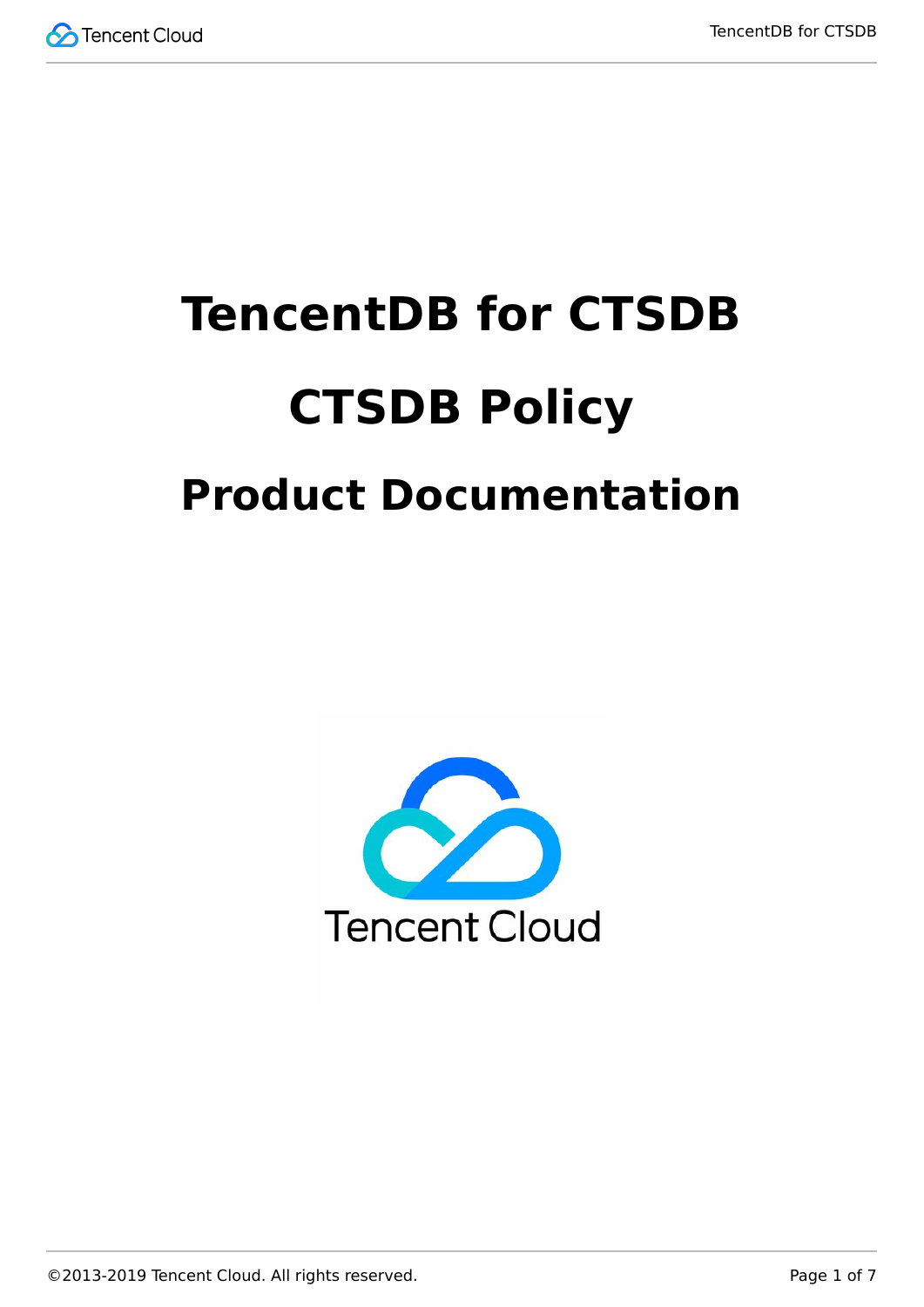#### Copyright Notice

©2013-2019 Tencent Cloud. All rights reserved.

Copyright in this document is exclusively owned by Tencent Cloud. You must not reproduce, modify, copy or distribute in any way, in whole or in part, the contents of this document without Tencent Cloud's the prior written consent.

Trademark Notice

#### **C** Tencent Cloud

All trademarks associated with Tencent Cloud and its services are owned by Tencent Cloud Computing (Beijing) Company Limited and its affiliated companies. Trademarks of third parties referred to in this document are owned by their respective proprietors.

#### Service Statement

This document is intended to provide users with general information about Tencent Cloud's products and services only and does not form part of Tencent Cloud's terms and conditions. Tencent Cloud's products or services are subject to change. Specific products and services and the standards applicable to them are exclusively provided for in Tencent Cloud's applicable terms and conditions.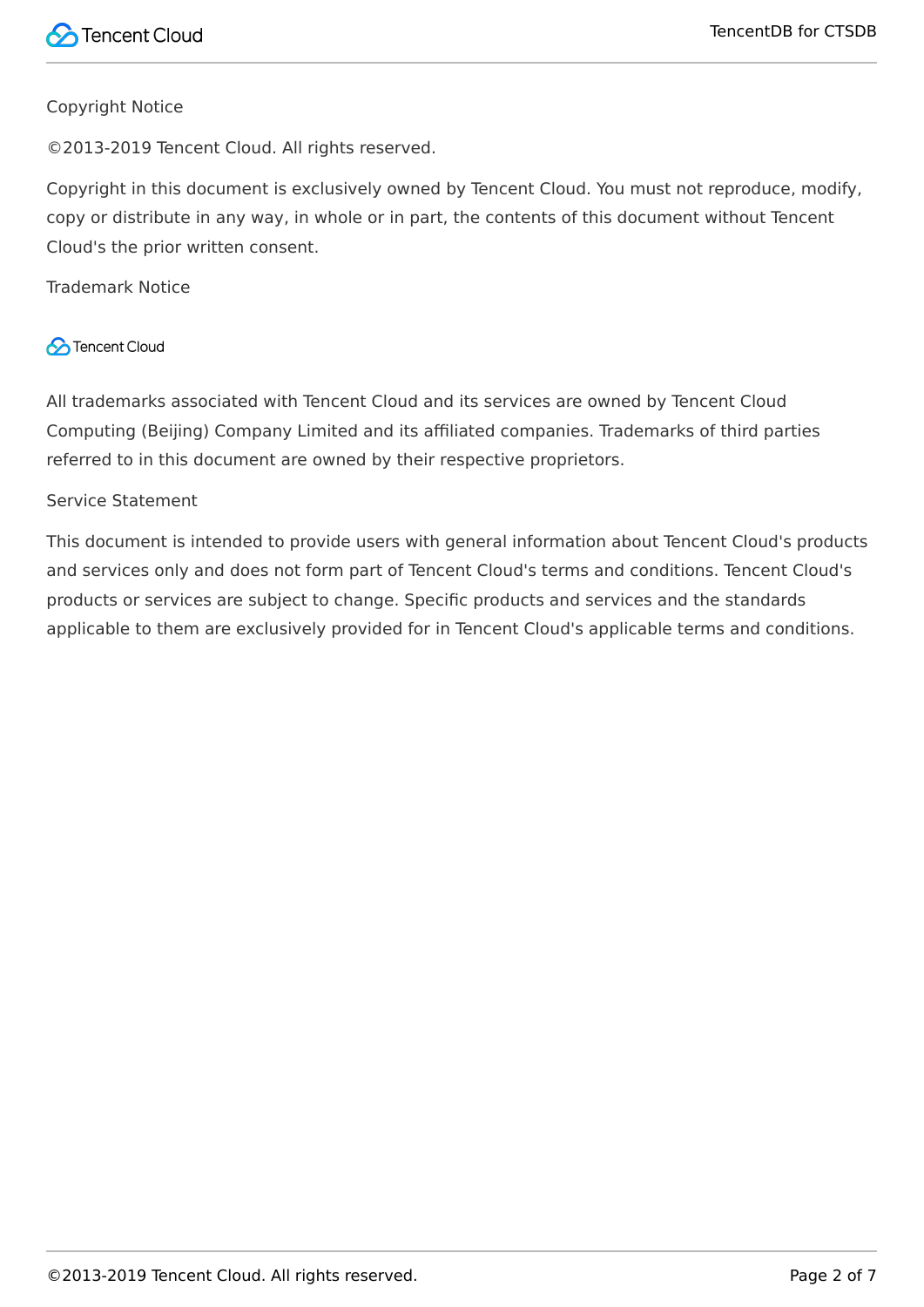

#### **Contents**

[CTSDB Policy](#page-3-0) [Privacy Policy](#page-3-1)

[Data Privacy and Security Agreement](#page-5-0)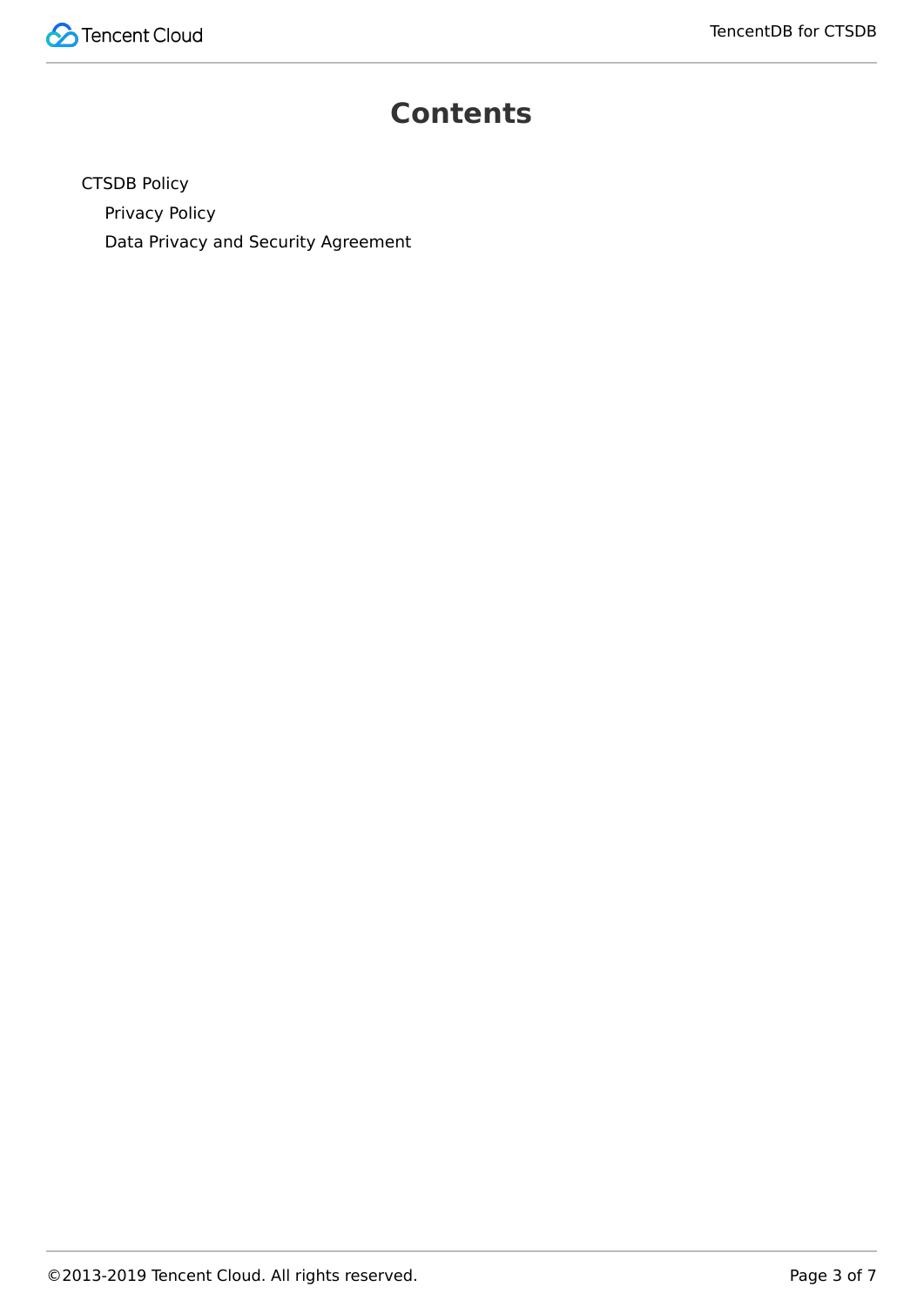# <span id="page-3-1"></span><span id="page-3-0"></span>CTSDB Policy Privacy Policy

Last updated:2021-08-13 19:01:26

## 1. INTRODUCTION

This Module applies if you use TencentDB for CTSDB ("**Feature**"). This Module is incorporated into the privacy policy located at https://intl.cloud.tencent.com/document/product/301/17345 ("**Privacy Policy**"). Terms used but not defined in this Module shall have the meaning given to them in the Privacy Policy. In the event of any conflict between the Privacy Policy and this Module, this Module shall apply to the extent of the inconsistency.

#### 2. CONTROLLERSHIP

The controller of the personal information described in this Module is as specified in the Privacy Policy.

#### 3. AVAILABILITY

This Feature is available to users globally.

## 4. HOW WE USE PERSONAL INFORMATION

We will use the information in the following ways and in accordance with the following legal basis:

| Personal Information                                     | Use             | Legal Basis          |
|----------------------------------------------------------|-----------------|----------------------|
| Log data of the control module: time, logger             | We use this     | We process this      |
| (fixed field), log level, request ID, file name of the   | information for | information as it is |
| print log, number of row, log content, UIN and APPID     | set-up,         | necessary for us to  |
| <b>Configuration Data: billing mode, region, network</b> | operation and   | perform our contract |
| type, configuration mode, number of nodes, node          | maintenance     | with you to provide  |
| specifications, node capacity, project, label,           | of the Feature. | the Feature.         |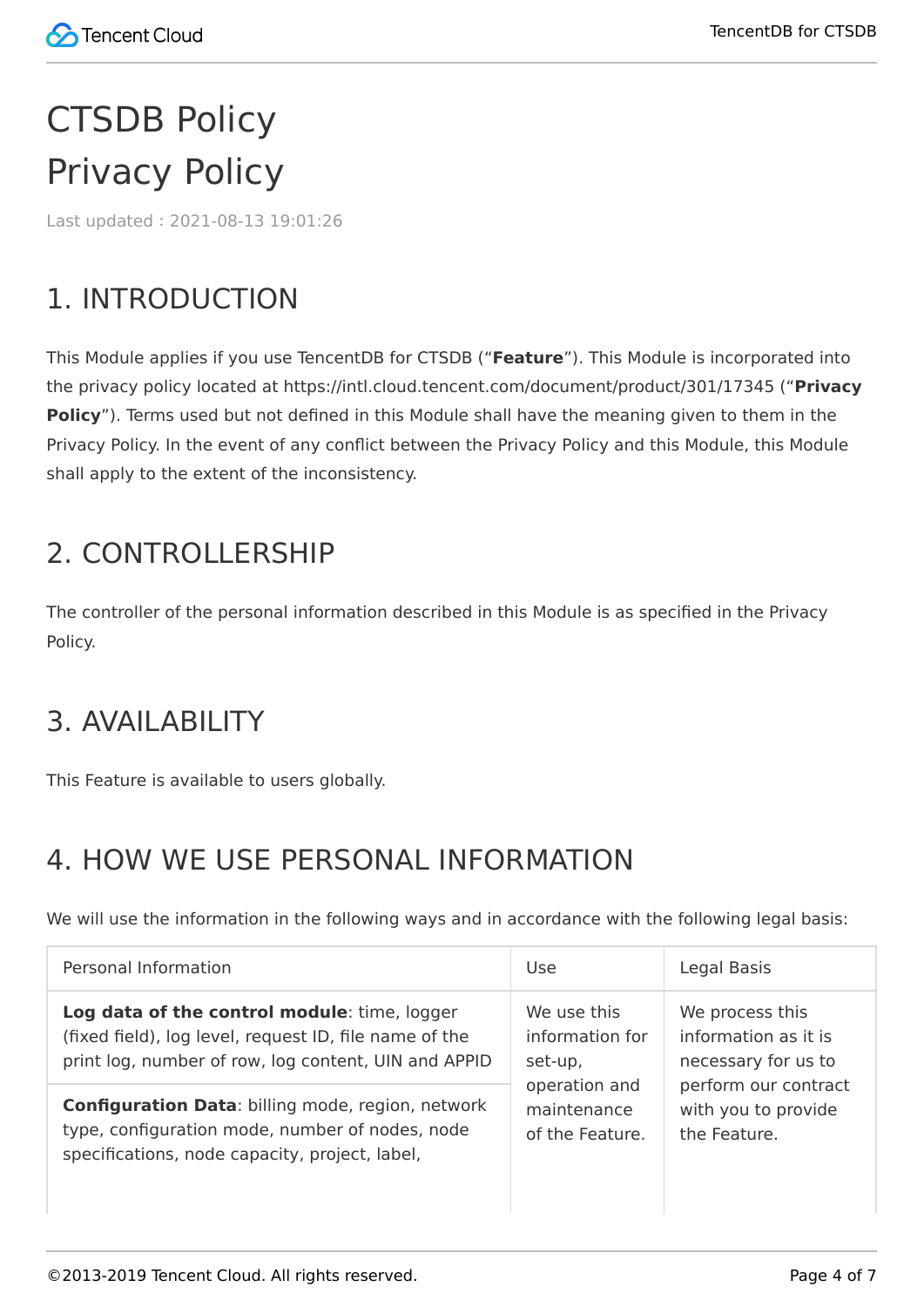instance name, purchase quantity, purchase duration, automatic renewal option, UIN and APPID

**Log data of instance**: time, log level, internal interface name of the function plug-in pack, node ID, log content

### 5. HOW WE SHARE AND STORE PERSONAL INFORMATION

As specified in the Privacy Policy.

#### 6. DATA RETENTION

We will retain personal information in accordance with the following:

| <b>Personal</b><br><b>Information</b> | <b>Retention Policy</b>                                                                                                                                              |
|---------------------------------------|----------------------------------------------------------------------------------------------------------------------------------------------------------------------|
| Configuration<br>Data                 | Stored for the duration for which an account persists. Following account<br>expiration or cessation of the Feature, such data is deleted within thirty (30)<br>days. |
| Log data of<br>the control            | Stored for up to ten (10) days following collection.                                                                                                                 |
| Log data of<br>instance               | Stored for the duration for which the relevant instance persists. Following<br>deletion or expiry of the instance, such data is deleted within three (3) days.       |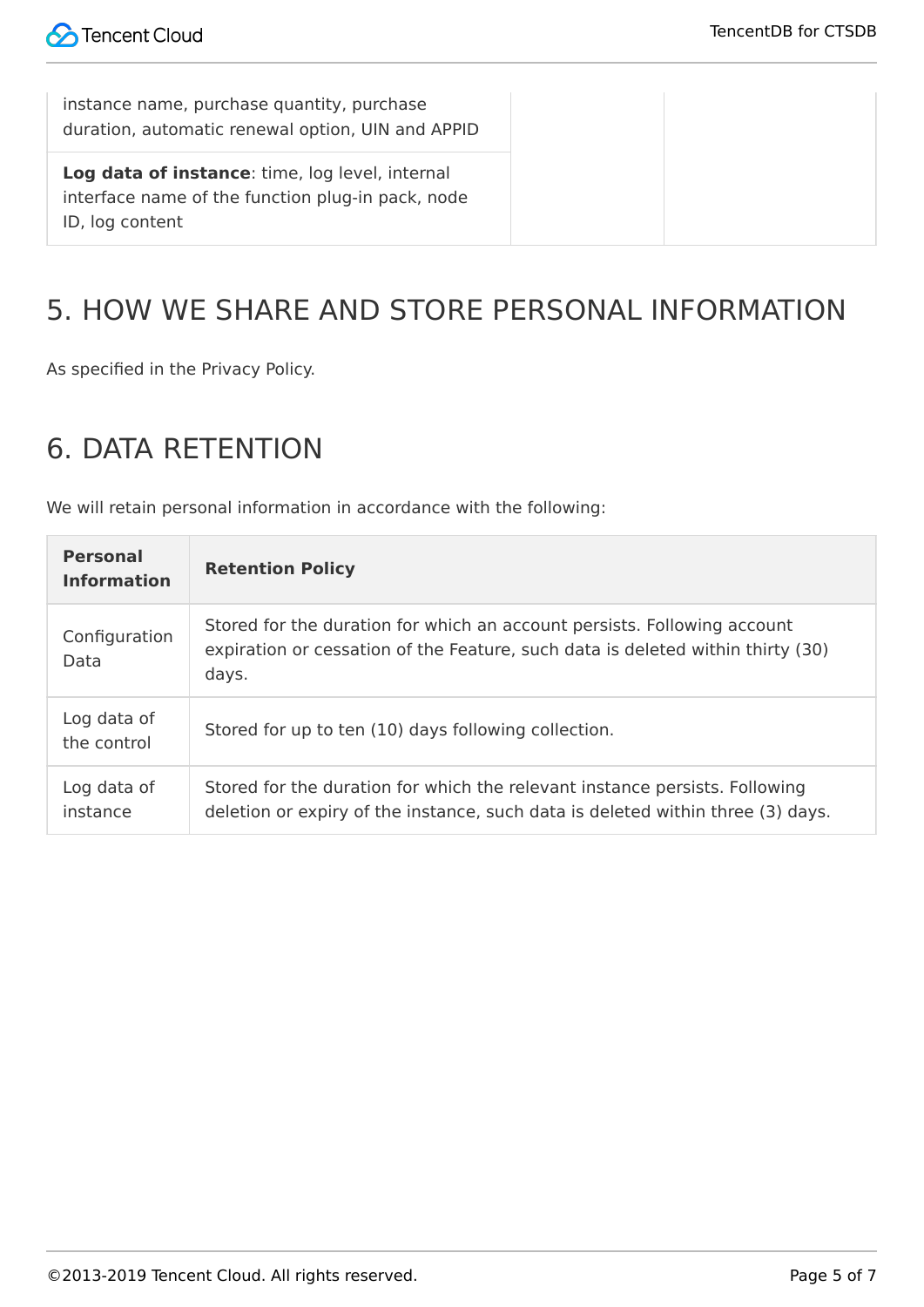## <span id="page-5-0"></span>Data Privacy and Security Agreement

Last updated:2021-08-13 19:01:16

#### 1. BACKGROUND

This Module applies if you use TencentDB for CTSDB ("**Feature**"). This Module is incorporated into the Data Privacy and Security Agreement located at

https://intl.cloud.tencent.com/document/product/301/17347 ("**DPSA**"). Terms used but not defined in this Module shall have the meaning given to them in the DPSA. In the event of any conflict between the DPSA and this Module, this Module shall apply to the extent of the inconsistency.

#### 2. PROCESSING

We will process the following data in connection with the Feature:

| <b>Personal Information</b>                                        | <b>Use</b>                |
|--------------------------------------------------------------------|---------------------------|
| <b>Database Data</b> (if you store personal data in the database): | We only process this data |
| database name and password (stored in your database and            | for the purposes of       |
| managed by you)                                                    | archiving.                |

#### 3. SERVICE REGION

As specified in the DPSA.

#### 4. SUB-PROCESSORS

As specified in the DPSA.

#### 5. DATA RETENTION

We will store personal data processed in connection with the Feature as follows: